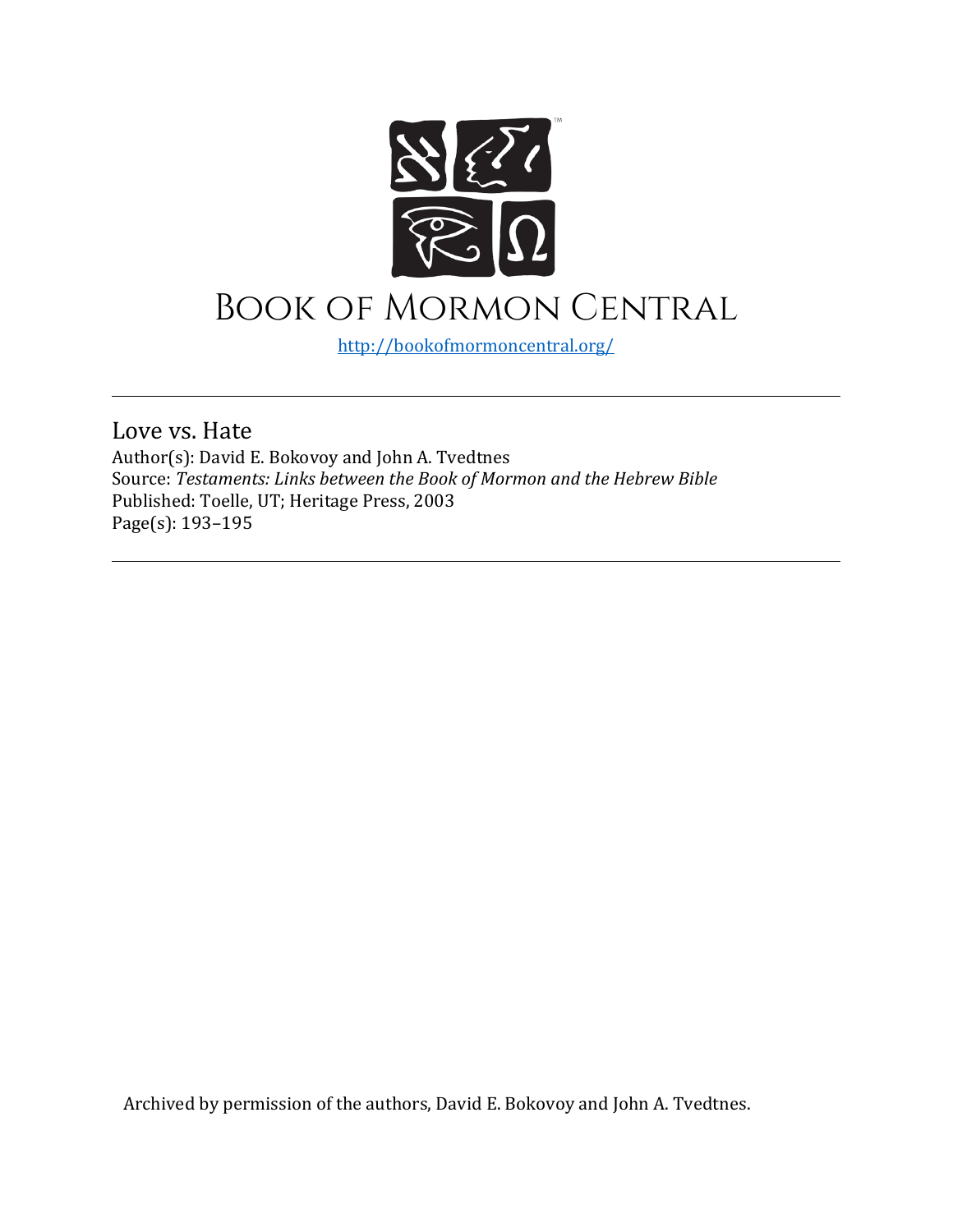Chapter 33

## **LOVE VS. HATE**

*But behold my brethren, the Lamanites hath he hated because their deeds have been evil continually. (Helaman 15:4)*

Few literary genres from the ancient world stand out so prominently as the Near Eastern vassal treaty.<sup>1</sup> Scholars have shown that these political contracts formed between vassal kings and suzerain provided the conceptual background for the book of Deuteronomy.<sup>2</sup> "The assumption is that Israel conceived of its relation to Yahweh as that of subject peoples to a world king and that they expressed this relationship in the concepts and formulas of the suzerainty treaty."<sup>3</sup>

In the Near Eastern treaty, vassals were required to *love* their superiors: "If you do not *love* the crown prince designate Ashurbanipal," warns the Assyrian treaty of Esarhaddon, "[then] may Ashur, king of the gods, who determines the fates, decree for you an evil, unpropitious

<sup>1</sup> See David E. Bokovoy, "Love vs. Hate: An Analysis of Helaman 15:1-4," *Insights* 22/2 (2002).

<sup>&</sup>lt;sup>2</sup> "That there is a connection between Deuteronomy and this extrabiblical treaty tradition is certain," writes A. D. H. Mayes, "the relationship is clear not only in formal structure . . . but also in many details." *Deuteronomy: New Century Bible Commentary* (Grand Rapids: Eerdmans, 1979), 33; see also Moshe Weinfeld, *Deuteronomy and the Deuteronomic School* (Winona Lake, Ind.: Eisenbrauns, 1992), 60-61.

<sup>3</sup> Norman K. Gottwald, *The Hebrew Bible: A Socio-Literary Introduction* (Philadelphia: Fortress, 1985), 205.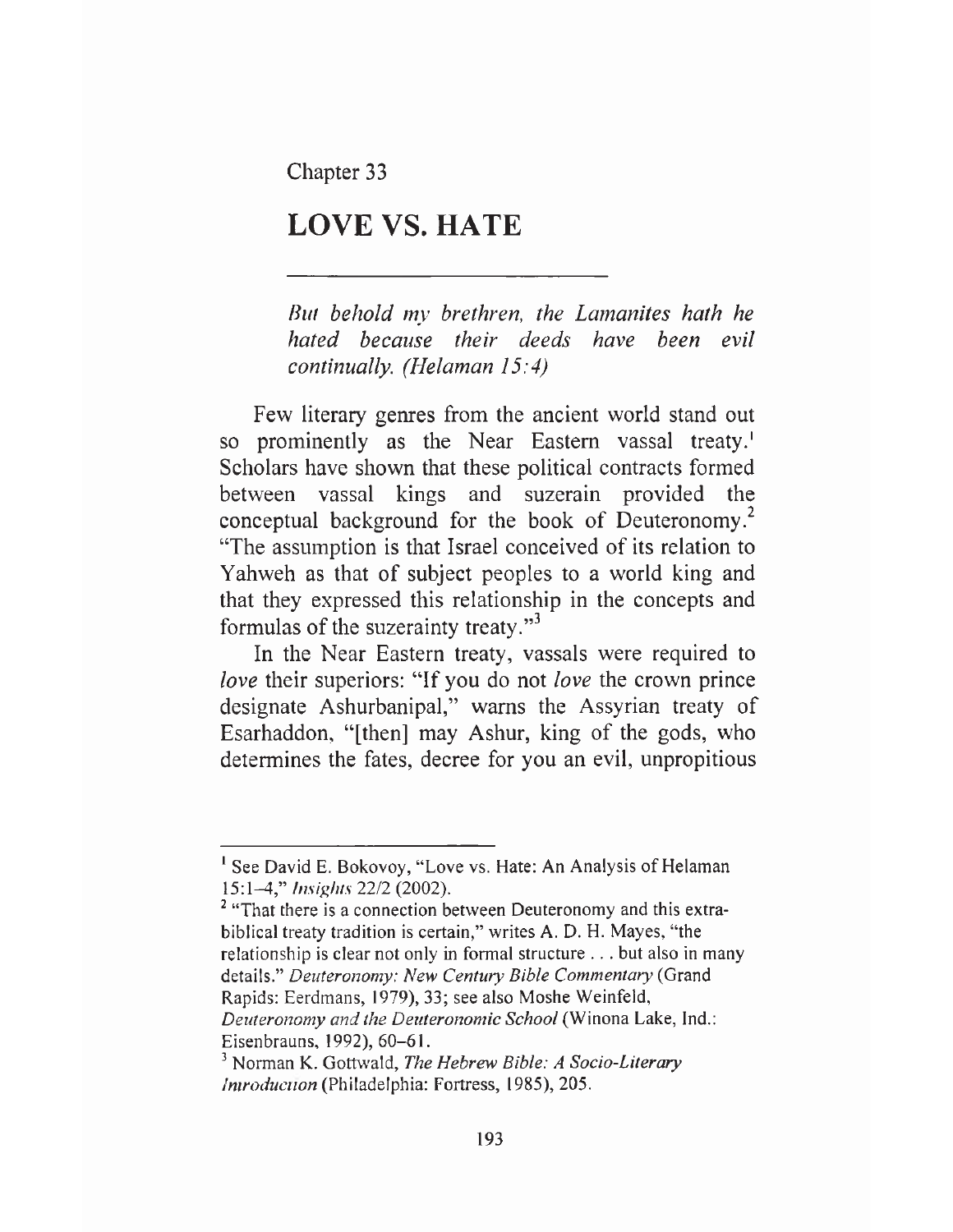## TESTAMENTS

fate.<sup>"4</sup> In this ancient context, "loving the king with one's entire heart signified the severance of all contact with other political powers."<sup>5</sup> Hence, Israel's command to *"love* the Lord" presented in the book of Deuteronomy seems to refer to a political commitment rather than an emotional attachment (Deuteronomy 6:5).<sup>6</sup>

In recent decades, scholars have shown that in the biblical world *love* often represented a covenantal devotion to one's superior while its opposite, namely *hate,* at times signified the status of an individual outside of this affiliation.<sup>7</sup> While the connotation of these words for westerns usually signifies an intense emotional charge, in the ancient Near East, *love* and *hate* often carried this unique covenantal connotation.

The Lord told Hosea, "All their [the Ephraimites] wickedness is in Gilgal: for there I *hated* them for the wickedness of their doings I will drive them out of mine house" (Hosea 9:15). As demonstrated in this biblical passage, the Ephraimites' wickedness resulted in their loss of the blessing associated with having the God of Israel serve as their sovereign. The Lord *hated* the Ephraimites, "for the wickedness of their doings," since in the context of ancient Near Eastern treaties these acts were tantamount to a political insurrection. As a result, these individuals were removed from God's covenantal "house" or "family." The Hosea passage continues, "I will *love* them no more," declared the Lord, "all their princes

<sup>4</sup> As cited in James B. Pritchard, ed., *Ancient Near Eastern Texts Relating to the Old Testament* (Princeton: Princeton University Press, 1969), 537, 538.

<sup>5</sup> Weinfeld, *Deuteronomy and the Deuteronomic School,* 81.

<sup>5</sup> William L. Moran, S. J., "The Ancient Near Eastern Background of the Love of God in Deuteronomy," *Catholic Biblical Quarterly* 25 (1963): 77-87.

<sup>7</sup> N. Lohfink, S. J., "Hate and Love in Osee 9,15," *Catholic Biblical Quarterly* 25 (1963): 417.